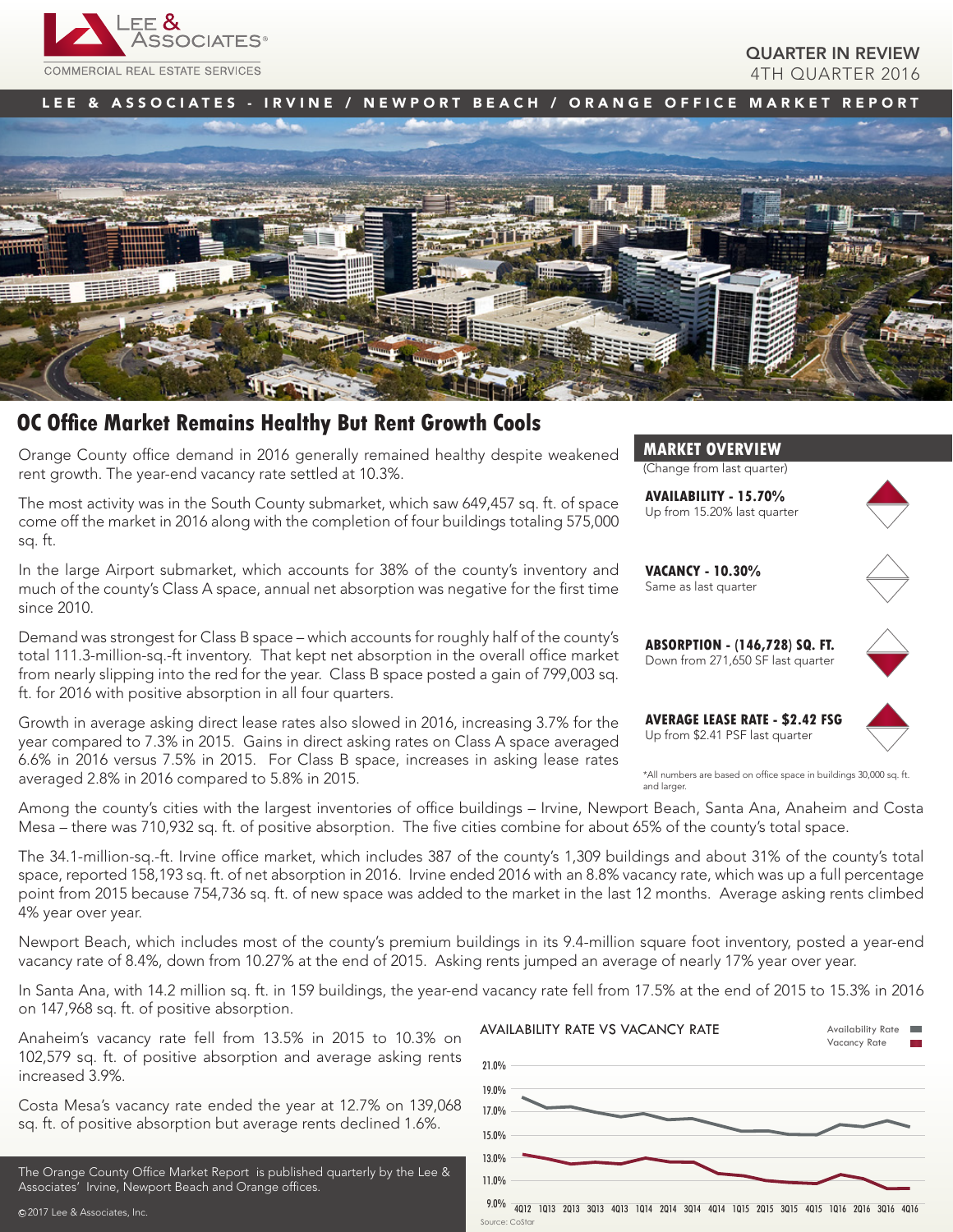#### NUMBER OF LEASES EXECUTED FOR THE QUARTER BY SUBMARKET



COUNTY WIDE NET ABSORPTION





BY SUBMARKET - INCLUDING SUBLET SPACE

INCLUDING SUBLET SPACE YTD NET ABSORPTION BY SUBMARKET, INCLUDING SUBLET SPACE 1,100,000 1,000,000 900,000 800,000 700,000 600,000 500,000 400,000 300,000 200,000 100,000 0 -100,000 -200,000 Sq. Ft.

VACANCY RATE



11/15 12/15 01/16 02/16 03/16 04/16 05/16 06/16 07/16 08/16 09/16 10/16 11/16

Source: EDD

Percent 22.0% 20.0% 18.0% 16.0% 14.0% 12.0% 10.0% 8.0% 6.0% North County Central County West County Airport Area South County Source: CoStar 9.1% 8.8% 8.0% 10.5% 13.7%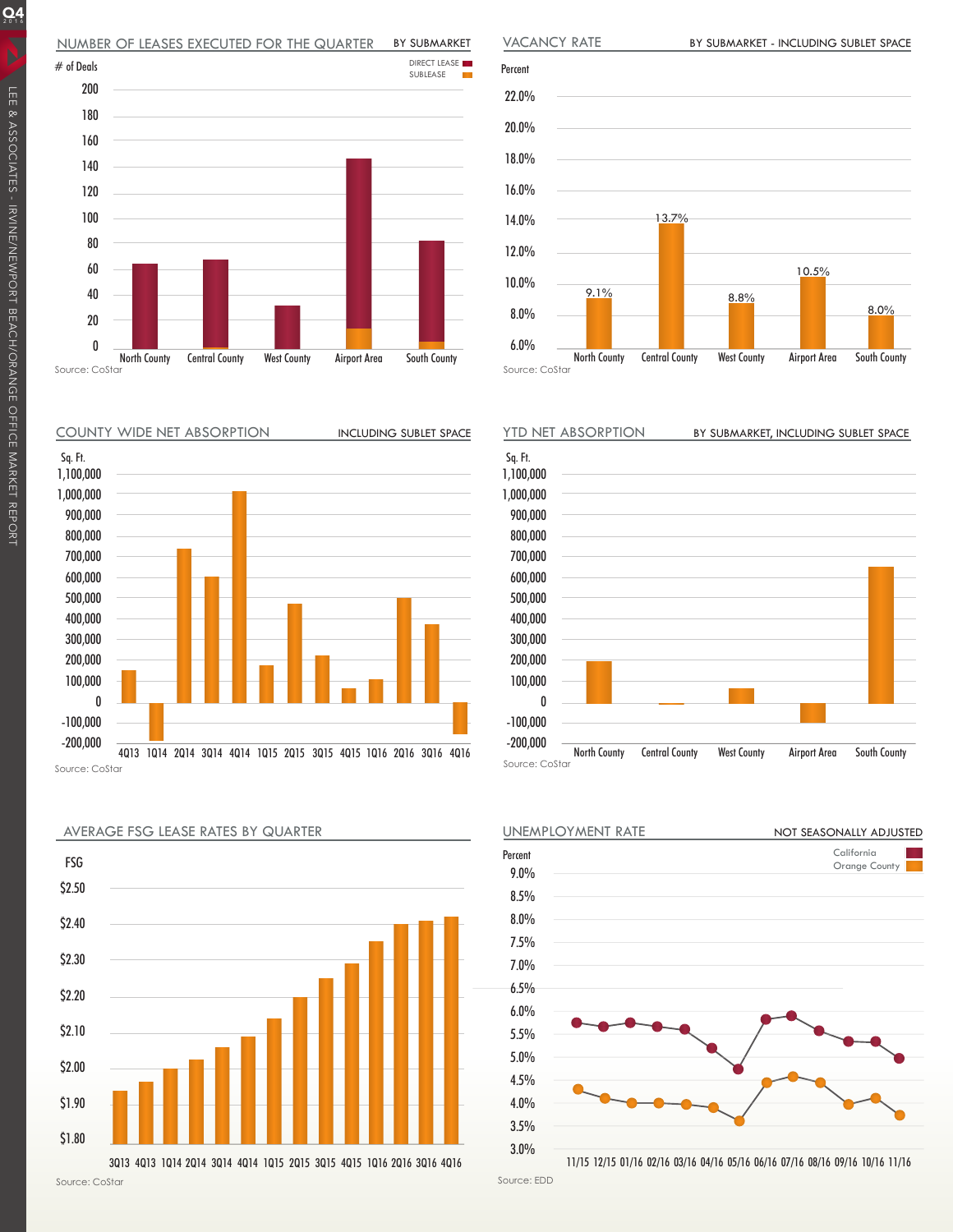\$2.90

FSG

\$2.70

\$2.50

\$2.30

\$2.10

\$1.90

\$1.70

\$1.50

Source: CoStar

AVERAGE FSG LEASE RATE



## **COMPLETED LEE & ASSOCIATES TRANSACTIONS**

North County Central County West County Airport Area South County





Source: CoStar

\$2.90

FSG

\$2.70

\$2.50

\$2.30

\$2.10

\$1.90

\$1.70

\$1.50



Lease Transactions 4Q 16

| <b>PROPERTY</b>                                 | SF     | <b>TENANT</b>                         |
|-------------------------------------------------|--------|---------------------------------------|
| 2642 Michelle Dr.<br>Tustin, CA                 | 20,574 | Advantage Sales and<br>Marketing, LLC |
| 7700 Irvine Center Dr., Suite 400<br>Irvine, CA | 20,251 | CML Media Corp. dba<br>MoPro          |
| 3060 Saturn #202<br>Brea, CA                    | 9.823  | Infrastructure<br>Engineers           |





2642 Michelle Dr., 14101 Myford Rd. & 14192 Franklin Tustin, CA

Sale Transactions 4Q 16





| <b>PROPERTY</b>                                                             | SF     | <b>BUYER</b>                      | <b>SELLER</b>                     | <b>REPRESENTING BROKERS</b>                                             |
|-----------------------------------------------------------------------------|--------|-----------------------------------|-----------------------------------|-------------------------------------------------------------------------|
| 2642 Michelle Dr., 14101 Myford Rd. & 213,406<br>14192 Franklin, Tustin, CA |        | HQ Capital                        | Harbor Associates                 | Gary McArdell and John Collins represented<br>the Seller and the Buyer. |
| 1475 S. State College<br>Anaheim, CA                                        | 26,354 | Avalon Pacific - Santa<br>Ana, LP | The William Griffith<br>Revocable | Erik Thompson & Scott Seal represented the<br>Seller.                   |
| 22952 Alcalde Dr.<br>Laguna Hills, CA                                       | 12.815 | LH Alcalde Properties,<br>Inc.    | 22952 Alcalde LP                  | Dave Smith, Matt Fryer & Adam Wicker<br>represented the Seller.         |

 $\overline{Q4}$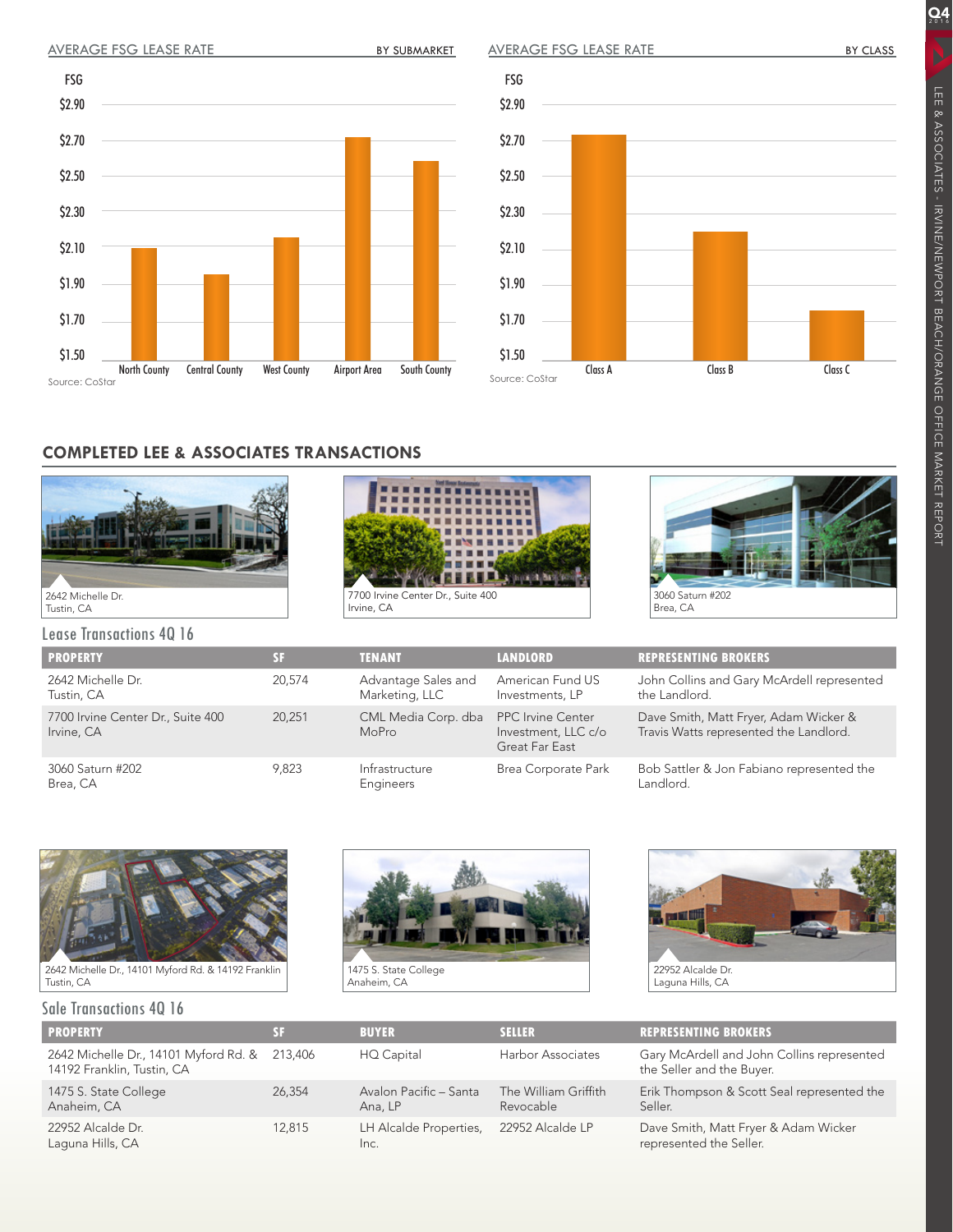|                              | <b>Bldg</b><br>Count | SF.<br><b>RBA</b> | <b>Total SF</b><br><b>Available</b> | Avail.<br>Rate | <b>Total SF</b><br>Vacant | <b>Total Vac.</b><br>Rate | <b>Direct SF</b><br><b>Vacant</b> | <b>Direct Vac.</b><br>Rate | <b>Net</b><br><b>Absorption</b> | <b>YTD Net</b><br><b>Absorption</b> | <b>SF Avail</b><br><b>Sublease</b> | <b>SF Vacant</b><br><b>Sublease</b> | <b>Avg Asking</b><br><b>Lease Rate</b> | <b>SF Under</b><br><b>Construction</b> |
|------------------------------|----------------------|-------------------|-------------------------------------|----------------|---------------------------|---------------------------|-----------------------------------|----------------------------|---------------------------------|-------------------------------------|------------------------------------|-------------------------------------|----------------------------------------|----------------------------------------|
| <b>BY CITY</b>               |                      |                   |                                     |                |                           |                           |                                   |                            |                                 |                                     |                                    |                                     |                                        |                                        |
| <b>Aliso Viejo</b>           | 39                   | 3,015,950         | 527,222                             | 16.4%          | 274,134                   | 9.1%                      | 263,449                           | 8.7%                       | (5, 258)                        | 97,321                              | 93,010                             | 10,685                              | \$2.91                                 | 205,000                                |
| Anaheim                      | 79                   | 7,266,357         | 979,524                             | 13.5%          | 750,955                   | 10.3%                     | 709,826                           | 9.8%                       | 20,695                          | 102,579                             | 98,943                             | 41,129                              | \$2.11                                 | $-0 -$                                 |
| Brea                         | 39                   | 3,981,455         | 567,522                             | 14.3%          | 420,449                   | 10.6%                     | 349,937                           | 8.8%                       | (15,043)                        | 22,990                              | 93,954                             | 70,512                              | \$2.01                                 | $-0 -$                                 |
| <b>Buena Park</b>            | 14                   | 1,031,337         | 253,796                             | 24.6%          | 159,285                   | 15.4%                     | 159,285                           | 15.4%                      | (54, 147)                       | (22,622)                            | $-0 -$                             | $-0 -$                              | \$2.16                                 | $-0 -$                                 |
| Corona del Mar               | $\overline{2}$       | 90,054            | 8,177                               | 9.1%           | 8,177                     | 9.1%                      | 8,177                             | 9.1%                       | $-0 -$                          | (4,918)                             | $-0 -$                             | $-0 -$                              | \$4.24                                 | $-0 -$                                 |
| <b>Costa Mesa</b>            | 64                   | 7,108,668         | 1,200,116                           | 16.9%          | 899,852                   | 12.7%                     | 891,932                           | 12.5%                      | (33,083)                        | 139,068                             | 109,102                            | 7,920                               | \$2.36                                 | $-0 -$                                 |
| Cypress                      | 25                   | 1,867,612         | 415,186                             | 22.2%          | 349,983                   | 18.7%                     | 349,983                           | 18.7%                      | 6,042                           | (23, 248)                           | 54,326                             | $-0 -$                              | \$2.07                                 | $-0 -$                                 |
| <b>Dana Point</b>            | 3                    | 135,296           | $-0 -$                              | 0.0%           | $-0 -$                    | 0.0%                      | $-0 -$                            | 0.0%                       | 1,200                           | $-0 -$                              | $-0 -$                             | $-0 -$                              |                                        | $-0 -$                                 |
| <b>Foothill Ranch</b>        | 10                   | 798,721           | 152,439                             | 19.1%          | 88,119                    | 11.0%                     | 82,215                            | 10.3%                      | (1, 339)                        | (15, 011)                           | 18,741                             | 5,904                               | \$2.47                                 | $-0 -$                                 |
| <b>Fountain Valley</b>       | 27                   | 1,838,765         | 65,970                              | 3.6%           | 61,585                    | 3.3%                      | 61,585                            | 3.3%                       | (835)                           | 8,856                               | $-0 -$                             | $-0 -$                              | \$1.84                                 | $-0 -$                                 |
| <b>Fullerton</b>             | 30                   | 2,432,708         | 336,148                             | 13.8%          | 163,466                   | 6.7%                      | 163,466                           | 6.7%                       | 11,933                          | 50,203                              | $-0 -$                             | $-0 -$                              | \$2.59                                 | $-0 -$                                 |
| <b>Garden Grove</b>          | 17                   | 1,483,388         | 67,387                              | 4.5%           | 64,976                    | 4.4%                      | 64,976                            | 4.4%                       | (163)                           | (13, 435)                           | $-0 -$                             | $-0 -$                              | \$1.81                                 | $-0 -$                                 |
| Huntington Beach             | 31                   | 2,161,147         | 239,701                             | 10.9%          | 156,237                   | 7.2%                      | 156,237                           | 7.2%                       | (22,653)                        | 89,761                              | 15,103                             | $-0 -$                              | \$2.38                                 | 44,500                                 |
| Irvine                       | 387                  | 34,139,762        | 6,757,172                           | 18.6%          | 2,994,005                 | 8.8%                      | 2,843,762                         | 8.3%                       | (149,727)                       | 158,193                             | 1,215,950                          | 150,243                             | \$2.58                                 | 2,096,054                              |
| La Habra                     | 4                    | 142,069           | 850                                 | 0.6%           | $-0 -$                    | 0.0%                      | $-0 -$                            | 0.0%                       | $-0 -$                          | $-0 -$                              | $-0 -$                             | $-0 -$                              | \$1.25                                 | $-0 -$                                 |
| La Palma                     | 10                   | 712,038           | 59,079                              | 8.3%           | 61,981                    | 8.7%                      | 61,981                            | 8.7%                       | 51,652                          | 78,072                              | $-0 -$                             | $-0 -$                              | \$2.05                                 | $-0 -$                                 |
| Ladera Ranch                 | 3                    | 127,065           | 17,168                              | 13.5%          |                           | 9.9%                      |                                   | 9.9%                       | 9,596                           | 3,410                               | 6,456                              | $-0 -$                              | \$2.11                                 | $-0 -$                                 |
|                              |                      | 192,434           |                                     |                | 12,642                    |                           | 12,642                            | 10.8%                      | $\circ$                         |                                     |                                    | $-0 -$                              | \$2.53                                 | $-0 -$                                 |
| Laguna Beach                 | 5                    |                   | 22,414                              | 11.6%          | 20,834                    | 10.8%                     | 20,834                            |                            |                                 | 8,061                               | 1,580                              |                                     |                                        |                                        |
| Laguna Hills                 | 25                   | 1,626,721         | 281,951                             | 17.3%          | 244,202                   | 15.0%                     | 242,343                           | 14.9%                      | 20,206                          | 35,098                              | 9,767                              | 1,859                               | \$2.67                                 | $-0 -$                                 |
| Laguna Niguel                | 8                    | 1,691,469         | 58,503                              | 3.5%           | 49,244                    | 2.9%                      | 49,244                            | 2.9%                       | (3,766)                         | 5,324                               | 2,671                              | $-0 -$                              | \$3.07                                 | $-0 -$                                 |
| <b>Laguna Woods</b>          | $-0 -$               | $-0 -$            | $-0 -$                              | 0.0%           | $-0 -$                    | 0.0%                      | $-0-$                             | 0.0%                       | $-0 -$                          | $-0 -$                              | $-0 -$                             | $-0 -$                              | \$0.00                                 | $-0 -$                                 |
| <b>Lake Forest</b>           | 32                   | 1,886,029         | 257,261                             | 13.6%          | 144,480                   | 7.7%                      | 139,710                           | 7.4%                       | 1,092                           | 82,466                              | 18,634                             | 4,770                               | \$2.30                                 | $-0 -$                                 |
| <b>Los Alamitos</b>          | 9                    | 610,423           | 36,484                              | 6.0%           | 36,484                    | 6.0%                      | 36,484                            | 6.0%                       | (6, 834)                        | (8,733)                             | $-0 -$                             | $-0 -$                              | \$2.84                                 | $-0 -$                                 |
| <b>Mission Viejo</b>         | 32                   | 1,813,478         | 245,355                             | 13.5%          | 193,912                   | 10.7%                     | 188,164                           | 10.4%                      | 4,634                           | 8,155                               | 46,891                             | 5,748                               | \$2.34                                 | $-0 -$                                 |
| <b>Newport Beach</b>         | 100                  | 9,404,619         | 1,165,735                           | 12.3%          | 793,540                   | 8.4%                      | 705,357                           | 7.5%                       | 6,162                           | 163,124                             | 122,507                            | 88,183                              | \$3.51                                 | 44,000                                 |
| Orange                       | 63                   | 6,620,324         | 709,628                             | 10.7%          | 551,649                   | 8.3%                      | 545,120                           | 8.2%                       | (17, 820)                       | (91, 274)                           | 54,456                             | 6,529                               | \$2.22                                 | $-0 -$                                 |
| Placentia                    | 5                    | 185,164           | 28,569                              | 15.4%          | 26,370                    | 14.2%                     | 26,370                            | 14.2%                      | (2,081)                         | 637                                 | $-0 -$                             | $-0 -$                              | \$1.69                                 | $-0 -$                                 |
| Rancho Santa Margarita       | 5                    | 225,472           | 15,387                              | 6.8%           | 11,920                    | 5.3%                      | 11,920                            | 5.3%                       | 3,709                           | 6,519                               | $-0 -$                             | $-0 -$                              | \$2.32                                 | $-0 -$                                 |
| <b>San Clemente</b>          | 9                    | 423,171           | 47,409                              | 11.2%          | 32,235                    | 7.6%                      | 32,235                            | 7.6%                       | (3,723)                         | (15, 480)                           | $-0 -$                             | $-0 -$                              | \$2.39                                 | $-0-$                                  |
| San Juan Capistrano          | 17                   | 876,712           | 140,888                             | 16.1%          | 134,414                   | 15.3%                     | 134,414                           | 15.3%                      | 3,600                           | 20,136                              | 2,244                              | $-0 -$                              | \$2.11                                 | $-0 -$                                 |
| Santa Ana                    | 159                  | 14,194,109        | 2,131,032                           | 15.0%          | 2,174,838                 | 15.3%                     | 2,157,089                         | 15.2%                      | 21,935                          | 147,968                             | 124,215                            | 17,749                              | \$1.89                                 | $-0 -$                                 |
| Seal Beach                   | 6                    | 445,365           | 53,791                              | 12.1%          | 40,712                    | 9.1%                      | 40,712                            | 9.1%                       | 6,360                           | 10,602                              | 5,056                              | $-0 -$                              | \$2.83                                 | $-0 -$                                 |
| Stanton                      | 2                    | 85,917            | 10,747                              | 12.5%          | 6,328                     | 7.4%                      | 6,328                             | 7.4%                       | 1,371                           | 604                                 | $-0-$                              | $-0 -$                              | \$1.01                                 | $-0-$                                  |
| Tustin                       | 33                   | 1,972,497         | 485,968                             | 24.6%          | 447,622                   | 22.7%                     | 438,422                           | 22.2%                      | (14,605)                        | (94, 209)                           | 9,200                              | 9,200                               | \$2.15                                 | $-0 -$                                 |
| Westminster                  | 10                   | 431,291           | 91,018                              | 21.1%          | 69,081                    | 16.0%                     | 69,081                            | 16.0%                      | $-0 -$                          | 2,741                               | $-0-$                              | $-0 -$                              | \$2.04                                 | $-0-$                                  |
| Yorba Linda                  | 5                    | 288,094           | 28,647                              | 9.9%           | 28,647                    | 9.9%                      | 28,647                            | 9.9%                       | 14,162                          | 5,332                               | $-0 -$                             | $-0-$                               | \$1.97                                 | $-0-$                                  |
| <b>Orange County Totals</b>  | 1,309                | 111,305,681       | 17,458,244                          | 15.7%          | 11,472,358                | 10.3%                     | 11,051,927                        | 9.9%                       | (146,728)                       | 807,634                             | 2,102,806                          | 420,431                             | \$2.42                                 | 2,389,554                              |
| <b>BY AREA</b>               |                      |                   |                                     |                |                           |                           |                                   |                            |                                 |                                     |                                    |                                     |                                        |                                        |
| <b>North Orange County</b>   | 170                  | 14,116,361        | 1,930,772                           | 13.7%          | 1,280,076                 | 9.1%                      | 1,187,485                         | 8.4%                       | 22,693                          | 192,339                             | 162,192                            | 92,591                              | \$2.09                                 | $-0 -$                                 |
| <b>Central Orange County</b> | 256                  | 22,261,389        | 3,268,421                           | 14.7%          | 3,058,367                 | 13.7%                     | 3,010,615                         | 13.5%                      | 10,567                          | (5, 552)                            | 216,312                            | 47,752                              | \$1.95                                 | $-0-$                                  |
| West Orange County           | 127                  | 8,923,908         | 980,284                             | 10.9%          | 785,386                   | 8.8%                      | 785,386                           | 8.8%                       | (16,712)                        | 67,148                              | 74,485                             | $-0 -$                              | \$2.15                                 | 44,500                                 |
| Greater Airport Area         | 420                  | 42,637,329        | 7,895,547                           | 18.3%          | 4,474,742                 | 10.5%                     | 4,302,719                         | 10.1%                      | (213, 143)                      | (95,758)                            | 1,148,425                          | 172,023                             | \$2.72                                 | 581,258                                |
| <b>South Orange County</b>   | 336                  | 23,366,694        | 3,383,220                           | 13.5%          | 1,873,787                 | 8.0%                      | 1,765,722                         | 7.6%                       | 49,867                          | 649,457                             | 501,392                            | 108,065                             | \$2.58                                 | 1,763,796                              |
| <b>Orange County Totals</b>  | 1,309                | 111,305,681       | 17,458,244                          | 15.7%          | 11,472,358                | 10.3%                     | 11,051,927                        | 9.9%                       | (146,728)                       | 807,634                             | 2,102,806                          | 420,431                             | \$2.42                                 | 2,389,554                              |
|                              |                      |                   |                                     |                |                           |                           |                                   |                            |                                 |                                     |                                    |                                     |                                        |                                        |
| BY BUILDING CLASS            |                      |                   |                                     |                |                           |                           |                                   |                            |                                 |                                     |                                    |                                     |                                        |                                        |
| Class A                      | 283                  | 45,786,216        | 8,841,378                           | 18.4%          | 5,721,247                 | 12.5%                     | 5,480,574                         | 12.0%                      | (277, 584)                      | 59,843                              | 1,195,298                          | 240,673                             | \$2.74                                 | 2,345,054                              |
| Class B                      | 926                  | 60,477,374        | 8,118,677                           | 13.4%          | 5,404,906                 | 8.9%                      | 5,225,148                         | 8.6%                       | 155,084                         | 799,003                             | 875,758                            | 179,758                             | \$2.20                                 | 44,500                                 |
| Class C                      | 100                  | 5,042,091         | 498,189                             | 9.9%           | 346,205                   | 6.9%                      | 346,205                           | 6.9%                       | (24, 228)                       | (51, 212)                           | 31,750                             | $-0 -$                              | \$1.76                                 | $-0 -$                                 |
| Orange County Totals         | 1,309                | 111,305,681       | 17,458,244                          | 15.7%          | 11,472,358                | 10.3%                     | 11,051,927                        | 9.9%                       | (146,728)                       | 807,634                             | 2,102,806                          | 420,431                             | \$2.42                                 | 2,389,554                              |

LEE & ASSOCIATES - IRVINE/NEWPORT BEACH/ORANGE OFFICE MARKET REPORT

LEE & ASSOCIATES - IRVINE/NEWPORT BEACH/ORANGE OFFICE MARKET REPORT

 $Q_4$